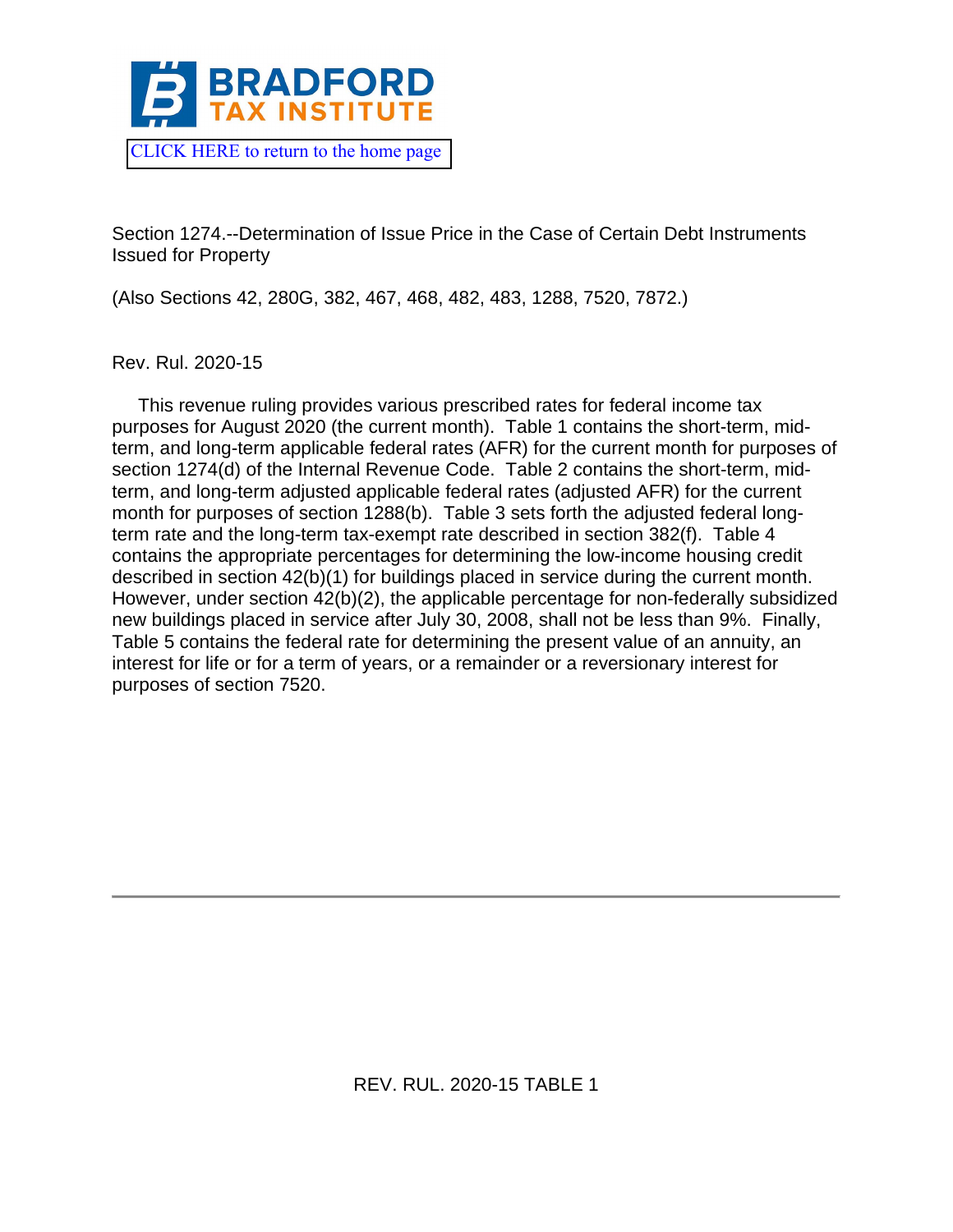| Applicable Federal Rates (AFR) for August 2020 |  |  |  |
|------------------------------------------------|--|--|--|
|                                                |  |  |  |

|            |           | <b>Period for Compounding</b> |           |                |  |
|------------|-----------|-------------------------------|-----------|----------------|--|
|            | Annual    | Semiannual                    | Quarterly | <b>Monthly</b> |  |
|            |           |                               |           |                |  |
|            |           | Short-term                    |           |                |  |
| <b>AFR</b> | 0.17%     | 0.17%                         | 0.17%     | 0.17%          |  |
| 110% AFR   | 0.19%     | 0.19%                         | 0.19%     | 0.19%          |  |
| 120% AFR   | 0.20%     | 0.20%                         | 0.20%     | 0.20%          |  |
| 130% AFR   | 0.22%     | 0.22%                         | 0.22%     | 0.22%          |  |
|            |           |                               |           |                |  |
|            | Mid-term  |                               |           |                |  |
| <b>AFR</b> | 0.41%     | 0.41%                         | 0.41%     | 0.41%          |  |
| 110% AFR   | 0.45%     | 0.45%                         | 0.45%     | 0.45%          |  |
| 120% AFR   | 0.49%     | 0.49%                         | 0.49%     | 0.49%          |  |
| 130% AFR   | 0.53%     | 0.53%                         | 0.53%     | 0.53%          |  |
| 150% AFR   | 0.62%     | 0.62%                         | 0.62%     | 0.62%          |  |
| 175% AFR   | 0.72%     | 0.72%                         | 0.72%     | 0.72%          |  |
|            |           |                               |           |                |  |
|            | Long-term |                               |           |                |  |
| <b>AFR</b> | 1.12%     | 1.12%                         | 1.12%     | 1.12%          |  |
| 110% AFR   | 1.23%     | 1.23%                         | 1.23%     | 1.23%          |  |
| 120% AFR   | 1.34%     | 1.34%                         | 1.34%     | 1.34%          |  |
| 130% AFR   | 1.47%     | 1.46%                         | 1.46%     | 1.46%          |  |
|            |           |                               |           |                |  |

REV. RUL. 2020-15 TABLE 2

Adjusted AFR for August 2020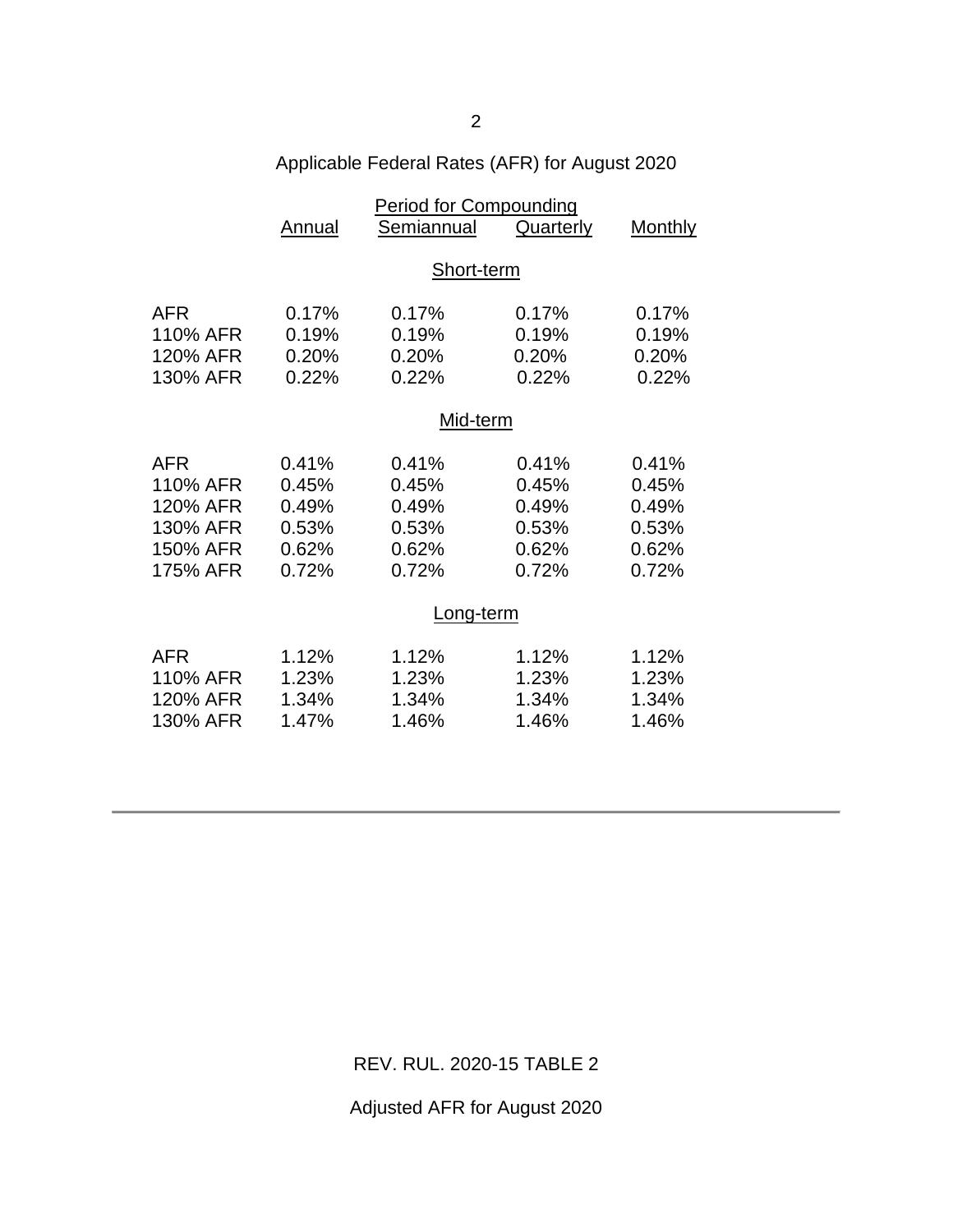|                            | Annual | Period for Compounding<br>Semiannual | Quarterly | Monthly |  |
|----------------------------|--------|--------------------------------------|-----------|---------|--|
| Short-term<br>adjusted AFR | 0.13%  | 0.13%                                | 0.13%     | 0.13%   |  |
| Mid-term<br>adjusted AFR   | 0.31%  | 0.31%                                | 0.31%     | 0.31%   |  |
| Long-term<br>adjusted AFR  | 0.85%  | 0.85%                                | 0.85%     | 0.85%   |  |

## REV. RUL. 2020-15 TABLE 3

## Rates Under Section 382 for August 2020

| Adjusted federal long-term rate for the current month | .85% |
|-------------------------------------------------------|------|
|                                                       |      |

Long-term tax-exempt rate for ownership changes during the current month (the highest of the adjusted federal long-term rates for the current month and the prior two months.) 39%

## REV. RUL. 2020-15 TABLE 4

Appropriate Percentages Under Section 42(b)(1) for August 2020 Note: Under section 42(b)(2), the applicable percentage for non-federally subsidized new buildings placed in service after July 30, 2008, shall not be less than 9%.

| Appropriate percentage for the 70% present value low-income<br>housing credit | 7.17% |
|-------------------------------------------------------------------------------|-------|
| Appropriate percentage for the 30% present value low-income<br>housing credit | 3.07% |

## REV. RUL. 2020-15 TABLE 5

Rate Under Section 7520 for August 2020